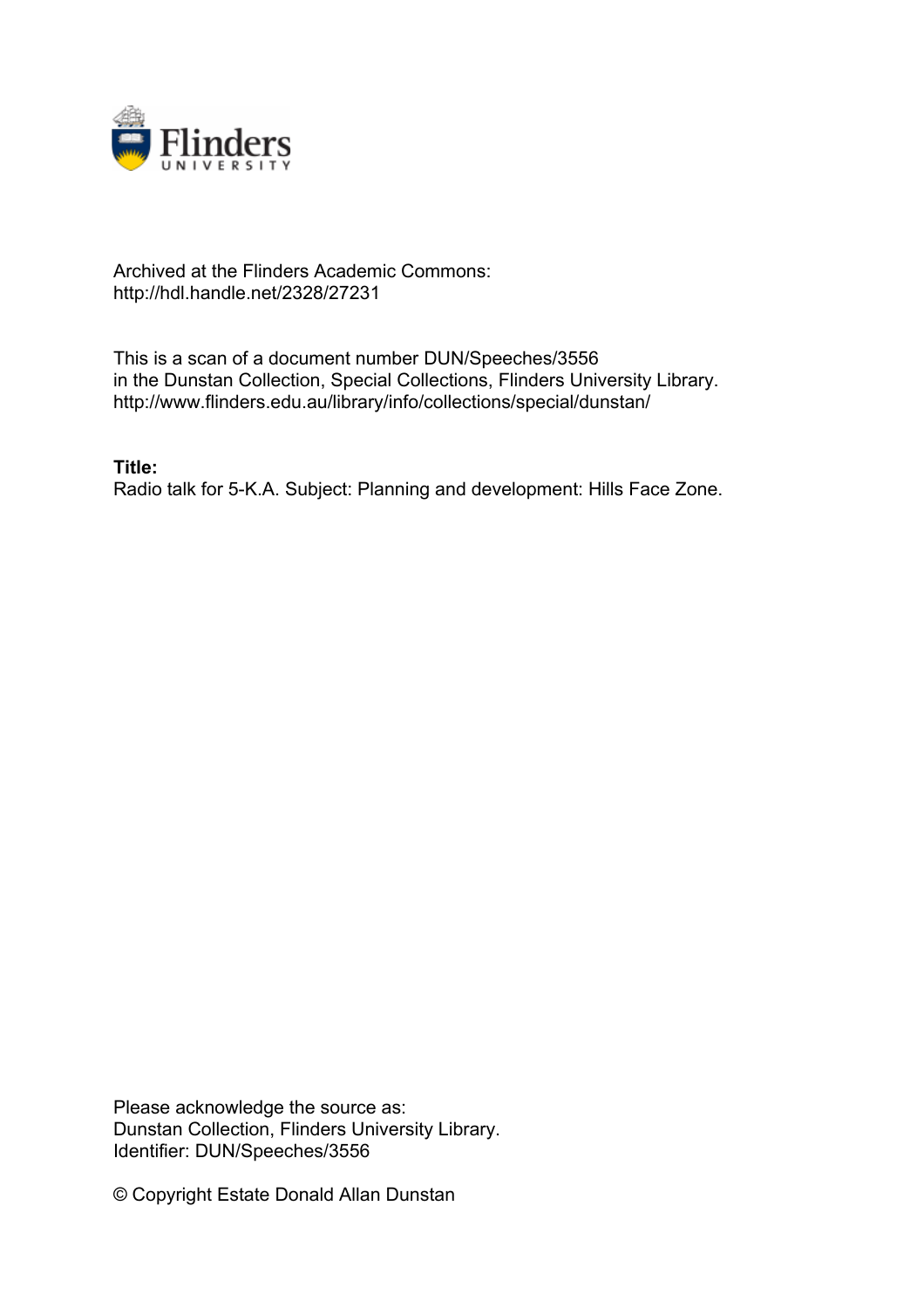**عحدى** 

## RADIO TALK FOR 5-K.A. BY DON DUNSTAN

 $\frac{\text{BROADCAST}}{2274/70}$ .

SUBJECT: PLANNING AND DEVELOPMENT : HILLS FACE ZONE.

C.O. THEME - PEPPER.

ANN. THIS IS DON DUNSTAN SPEAKING ON BEHALF OF THE A.L.P.

, which is a set of the contract of the contract of the contract of the contract of the contract of the contract of the contract of the contract of the contract of the contract of the contract of the contract of the contr

GOOD EVENING :

I DON'T THINK THERE WOULD BE MANY PEOPLE IN SOUTH AUSTRALIA WHO ARE NOT INCREASINGLY CONCERNED ABOUT THE QUALITY OF OUR ENVIRONMENT AND TONIGHT I'D LIKE TO TALK ABOUT ONE WAY IN WHICH OUR CITY ENVIRONMENT IS SUFFERING.

IN 1962, A METROPOLITAN ADELAIDE DEVELOPMENT PLAN WAS PUBLISHED WITH ONE OF ITS MAJOR PROPOSALS BEING THE PROVISION OF A HILLS FACE ZONE, A GREEN BACK-DROP TO THE CITY OF ADELAIDE, AND ABOVE THE ZONE, A SCENIC DRIVE WHICH WOULD STRETCH FROM WILLUNGA TO GAWLER, OVERSEEING THE METROPOLITAN AREA IN MANY IN PLACES AND/OTHERS ESPECIALLY ATTRACTIVE HILLS SCENES. IT WAS PRO-POSED THAT WITHIN THE HILIS FACE ZONE ITSELF, THERE WAS NOT TO BE FURTHER HOUSING OR INDUSTRIAL OR QUARRYING DEVELOPMENT OF ANY SUBSTANTIAL NATURE. THE ZONE WOULD STRETCH RELATIVELY UNTOUCHED FROM FAR TO THE CITY'S SOUTH, RIGHT UP TO GAWLER. IF HOUSES WERE BUILT THERE, THEY HAD TO BE ON ALLOTMENTS NO SMALLER THAN TEN ACRES. THE GREEN FACE OF THE HILLS WAS TO BE SAVED FOR THE FUTURE ADELAIDE GENERATIONS.

BUT IN 1962, THE LIBERAL GOVERNMENT OF THE DAY PASSED NO TOWN PLANNING LEGISLATION TO GIVE ANY EFFECT TO THE RECOMMENDATIONS OF THE COMMITTEE WHICH HAD PREPARED THE METROPOLITAN ADELAIDE DEVELOPMENT PLAN. IT REMAINED FOR THE LABOR GOVERNMENT IN 1965 FIRSTLY TO INTRODUCE REGULATIONS TO PRESERVE SOME ASPECTS OF THE PLAN, AND FINALLY TO PASS THE FIRST COMPREHENSIVE TOWN PLANNING LEGISLATION THE STATE HAD EVER SEEN. IN 1967 THIS LEGISLATION GAVE POWER TO THE STATE PLANNING AUTHORITY TO MAKE THE NECESSARY REGULATIONS FOR PRESERVATION OF THE HILLS FACE ZONE, BUT SINCE THE LIBERAL GOVERNMENT TOOK OFFICE IN 1968, THE WORK OF THE STATE PLANNING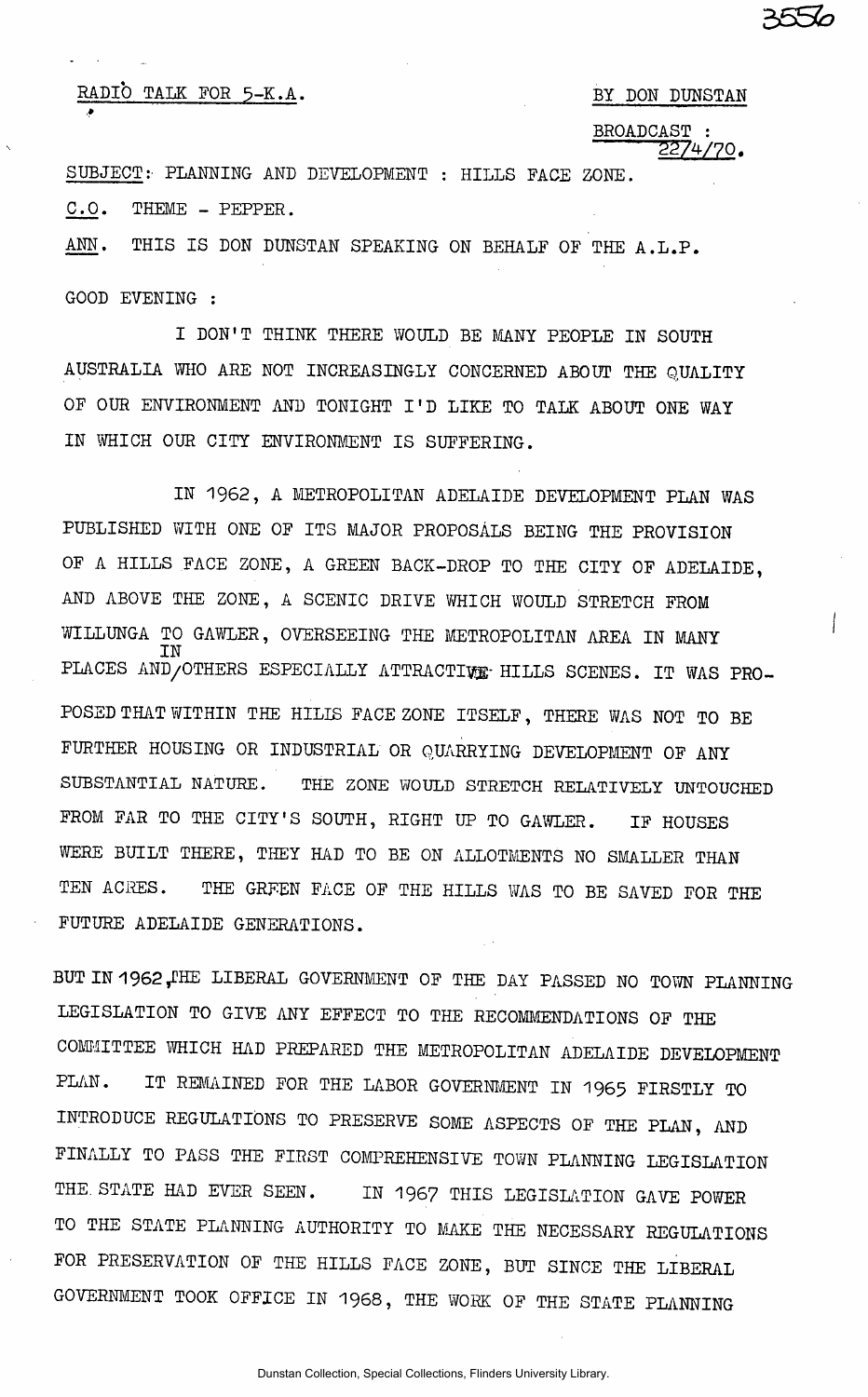AUTHORITY HAS BEEN HAMPERED BY HAVING INSUFFICIENT FUNDS TO CARRY OUT ITS WORK. IT HAS BEEN 'UNABLE TO ADEQUATELY PREPARE PLANNING MATERIAL AROUND WHICH TO FRAME REGULATIONS. AND THROUGH INADEQUATE FUNDS, IT HAS BEEN UNABLE TO PURCHASE NECESSARY AREAS NEEDED TO BE PRESERVED AS OPEN SPACE FOR RECREATION. IN ADDITION, THE MINISTER NOW IN CHARGE OF SOUTH AUSTRALIA'S TOWN PLANNING ACT HAS NOT USED HIS POWERS TO ENSURE THAT THE PROVISIONS OF THE PLAN ARE CARRIED OUT. AND SO, IN THE HILLS FACE ZONE, WE NOW SEE SUBDIVISIONS WHICH RUN COUNTER TO THE ORIGINAL PLAN, BUILDING IN THE ZONE WHICH .WILL DESTROY IT AS A GREEN BACK-DROP TO THE CITY, AND A DISASTROUS SPATE OF QUARRYING. PERMISSION HAS EITHER BEEN GIVEN BY THE MINISTER (OR AT LEAST IT HAS NOT BEEN DENIED) FOR QUARRIES TO EXTEND THEIR ACTIVITIES WITHIN THE HILLS FACE ZONE SO THAT THE NUMBER OF QUARRY SCARS HAS RAPIDLY INCREASED ON WHAT IS SUPPOSED TO BE A GREEN AND NATURAL AREA. BUT WHEN SOME OF THESE QUARRYING ACTIVITIES WERE BROUGHT TO THE ATTENTION OF THE MINISTER, HIS ONLY APPARENT RECOMMENDATION WAS TO SHAKE HIS HEAD IN CONCERN.

NOW THIS IS CLEARLY NOT GOOD,•ENOUGH. TOWN AND COUNTRY PLANNING IN THE MID 20TH CENTURY IS ABSOLUTELY ESSENTIAL IF WE ARE TO ESCAPE THE MISTAKES AND AGONIES OTHER UNPLANNED COMMUNITIES ARE EXPERIENCING IN THE WESTERN WORLD. WE NEED A CITY THAT NOT ONLY PROVIDES EVERYONE WITH AN ADEQUATE LIVELIHOOD BUT ALSO A CITY WHICH IS NOT THE PRODUCT OF UNPLANNED IGNORANT OR SELFISH DEVELOPMENT. THE ADELAIDE HILLS SHOULD BE PROTECTED. THE HILLS FACE ZONE MUST REMAIN A FINE NATURAL BACK-DROP TO THE FINE CITY ADELAIDE IS ABD WILL BECOME. THE PROVISIONS OF THE PLANNING AND DEVELOPMENT ACT ARE REALLY DEMOCRATIC PROVISIONS -BECAUSE THEY GIVE EVERYONE THE RIGHT TO A GOOD CITY OR COUNTRY ENVIRONMENT.

 $2.$